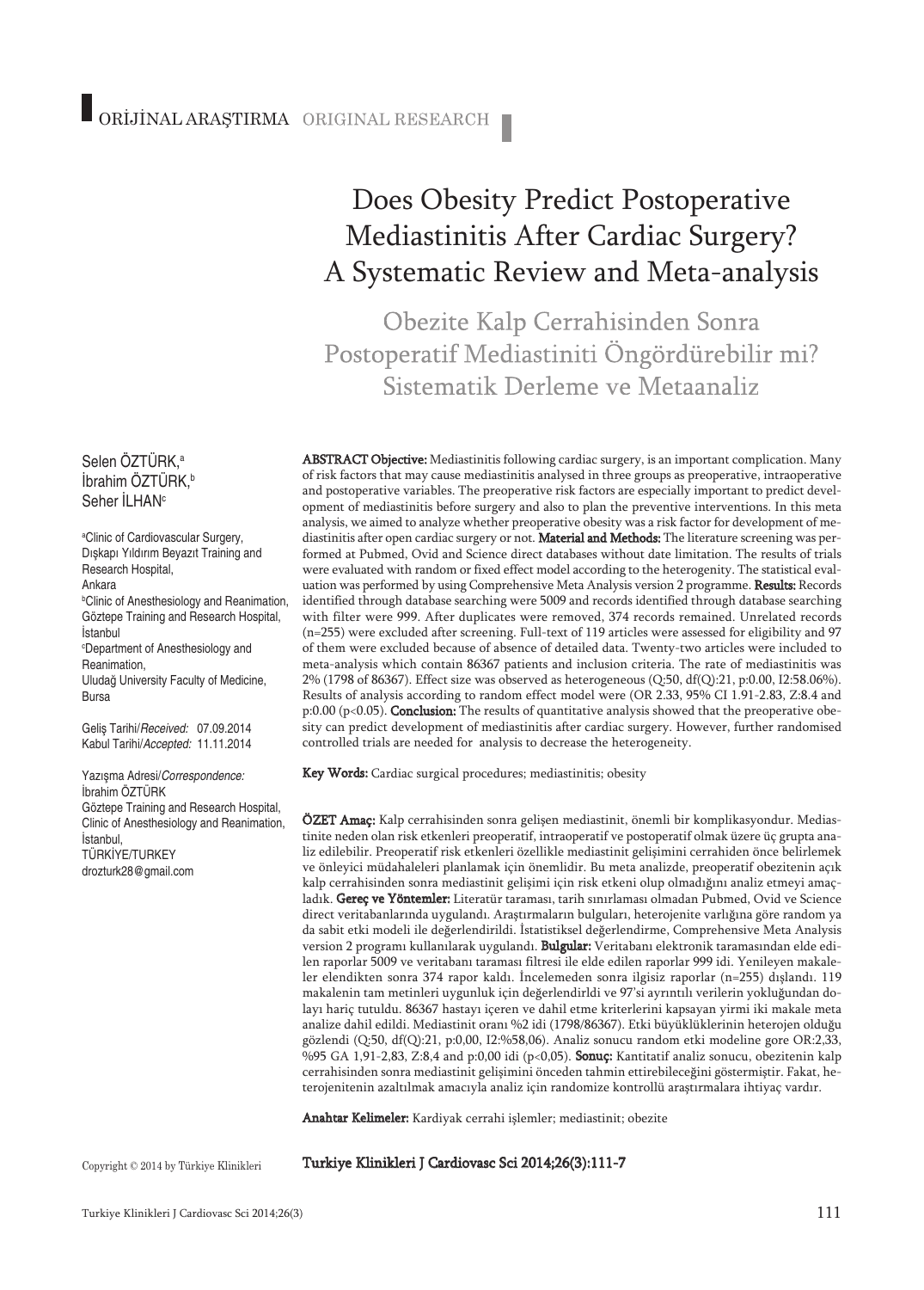ediastinitis following cardiac surgery, develops at a rate between 0.8% and 1.3% in the larger observational studies. 1-4 Many of risk factors that may cause mediastinitis analysed in three groups as preoperative, intraoperative and postoperative variables. The preoperative risk factors are especially important to predict development of mediastinitis before surgery and also to plan the preventive interventions. Obesity (body mass index-BMI>30  $\text{kg/m}^2$ ) is one of these risk factors that can affect the postoperative morbidity. In multivariate analysis, obesity has been determined as a predictor of mediastinitis. 2,3 However, Ashley et al. observed obesity as a risk factor for mediastinitis due to methicillin-susceptible S. aureus (OR:2.49, %CI:1.25-4.96, p:0.01) but not due to methicillin-resistant Staphylococcus aureus. 5

In this meta-analysis, we aimed to investigate the role of obesity on development of mediastinitis after open cardiac surgery.

### MATERIAL AND METHODS

#### SEARCH STRATEGY

We performed the database searching and we controlled the article in accordance with the guideline of Preferred Reporting Items for Systematic Reviews and Meta-Analyses statement (PRISMA). 6 We applied the electronic database search to determine whether obesity could predict development of mediastinitis after cardiac surgery or not. Two authors (S.Ö and İ.Ö.) searched database until 15.05.2014. No limitation was used for date. Pubmed, Ovid and Science direct were used as databases.

The keywords or combinations of them (cardiac surgery, heart surgery, valve surgery, coronary artery bypass grafting, deep sternal wound infection, mediastinitis, obesity) were used for searching. Searching was limited with English and the articles in other languages were excluded. The methods of studies were limited with 'clinical trial, comparative study, multicenter study, observational study, randomized controlled trial, controlled clinical trial and evaluation studies'.

#### SELECTION OF STUDIES

The studies, regardless of sample size, were included retrospective or prospective clinical studies. Inclusion criteria were: clinical study, open cardiac surgery with off pump or extracorporeal circulation, article in English. Exclusion criteria were: experimental studies, articles in non-english language and non-cardiac surgery. The articles, associated with the issue our review but not contain the knowledge about the rate of mediastinitis according to preoperative obesity, were also excluded. Articles contain data with figures not numerical values were excluded.

#### DATA EXTRACTION

Two reviewers (S.Ö. and İ.Ö.) independently extracted data from relevant studies. We extracted publication information (first author's name, publication year, patient population, type of surgery), characteristics of participants (sample size, type of study methods) and outcome information (mediastinitis rate, number of patients with obesity and control cases). Disagreement was resolved by consensus with the third reviewer (S.I.). The number of patients with obesity according to mediastinitis and non-mediastinitis were recorded as data.

#### STATISTICAL ANALYSIS

The meta-analysis programme, Comprehensive Meta Analysis (CMA) Version 2.0 (Biostat, Englewood, New Jersey, USA), was used for statistical analysis. The odds ratio (OR) and 95% confidence interval (CI) was used for analysis. The heterogeneity was evaluated with the statistics of  $I^2$ . Heterogeneity was accepted as significant if  $I^2$  >25% and heterogeneity was evaluated with the analysis of subgroups and moderators. Heterogeneity was determined as low  $(25\% \leq I^2 \leq 50\%)$ , moderate (50%<*I<sup>2</sup> <7*5%) or high (*I<sup>2</sup> >7*5%). Meta-analysis was applied by using fixed or random effect models. We performed fixed effect model in the absence of heterogeneity (*I*°<**25**%) and random effect model in presence of heterogeneity (*I*°>25%). The overall effect was analysed with <sup>Z</sup> score. Potential publication bias was evaluated with funnel plot and Begg test.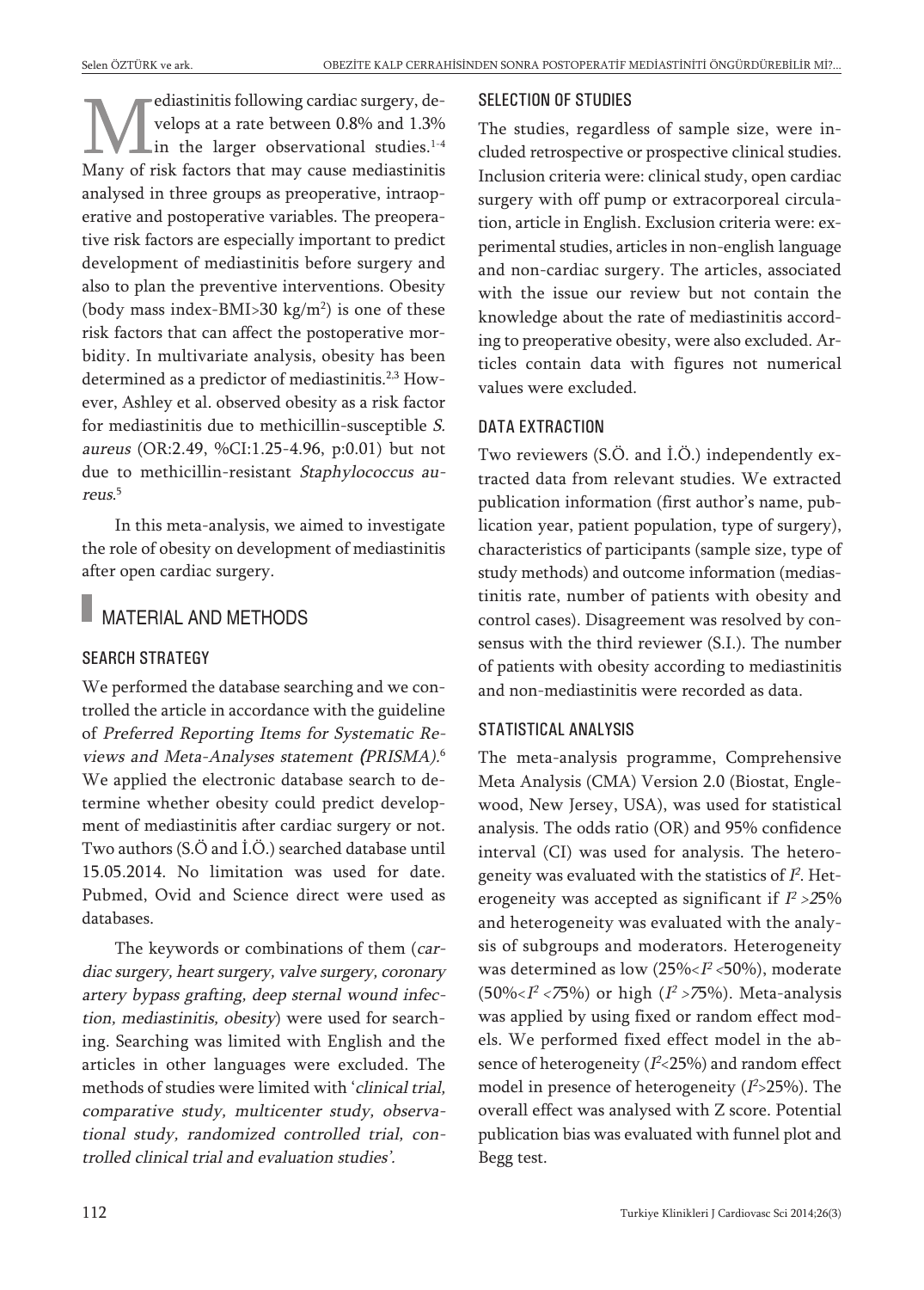# **RESULTS**

Flow diaphragm of database searching was shown in Figure 1. Records identified through database searching were 6057 and records identified through database searching with filter were 999. After duplicates were removed, 374 records remained. Unrelated records (n=255) were excluded after screening. Full-text of 119 articles was assessed for eligibility and 97 of them were excluded because of absence of detailed data. 22 articles were included to quantitative synthesis. 2-5,7-24 Demographical features of studies were summarized in Table 1. The ratio of development of mediastinitis was 2% (1798 of 86367). Total of patients with obesity was 18310 (21.21%, 18310/86367) while total of patients without obesity was 68032 (78.79%, 68032/86367). And ratio of obese patients with mediastinitis was 45% (809/1798) while ratio of non-obese patients with mediastinitis was 55% (989/1798).



**FIGURE 1:** Flow diaphragm of database searching.

The result of the analysis of 22 studies was OR 2.33, 95% CI 1.91-2.83, Z:8.4 and p:0.00 (p<0.05). The result favours non-obesity. Baillot et al.'s (8.5%) had the largest effect weight and Sa et al.'s study (1.32%) had the smallest effect weight according to random effect model. 3,8 The effect weight of trials were not homogenous (Q:50, df(Q):21, p:0.00,  $I^2$ :58.06%). Heterogeneity was evaluated with moderators (study design, type of procedures and presence of difference according to systematical diseases). Heterogeneity reduced with presence of difference according to systematical diseases (Table 2). The results of analysis were summarized in Figure 2.

The result of evaluation of publication bias was not significant according to Begg test (tau $2=0,1$ ). The number of possible articles that escape notice during database search was 967 (classic fail-safe N), but we could not get further articles with appropriate data. The funnel plot was shown in Figure 3.

### **DISCUSSION**

Obesity defined as  $BMI > 30$  kg/m<sup>2</sup> is a common medical problem especially in recent years. Approximately more than 25-30% of American and European people are obese. <sup>25</sup> Rate of obesity in open cardiac surgical patients is between 0.2% and 23%.<sup>2,12</sup> Therefore, it is a serious possible cause for morbidity and mortality in that surgical population.

In relation to postoperative mediastinitis, obesity is important in two main issues. First; obesity is generally a risk factor for infections. And second; obesity is associated with other systematical diseases such as diabetes mellitus, hypertension, cardiac events and dyslipidemia which can be predisposing factors of mediastinitis.

Obesity is accepted as a predisposing factor for infections in different organs or systems. There are many possible mechanisms which are associated with respiratory tract, skin and bone tissues, immune response, obesity related co-morbidity and pharmacological changes. 26

Myles et al. determined obesity as an independent risk factor for non-cardiac surgery. <sup>27</sup> That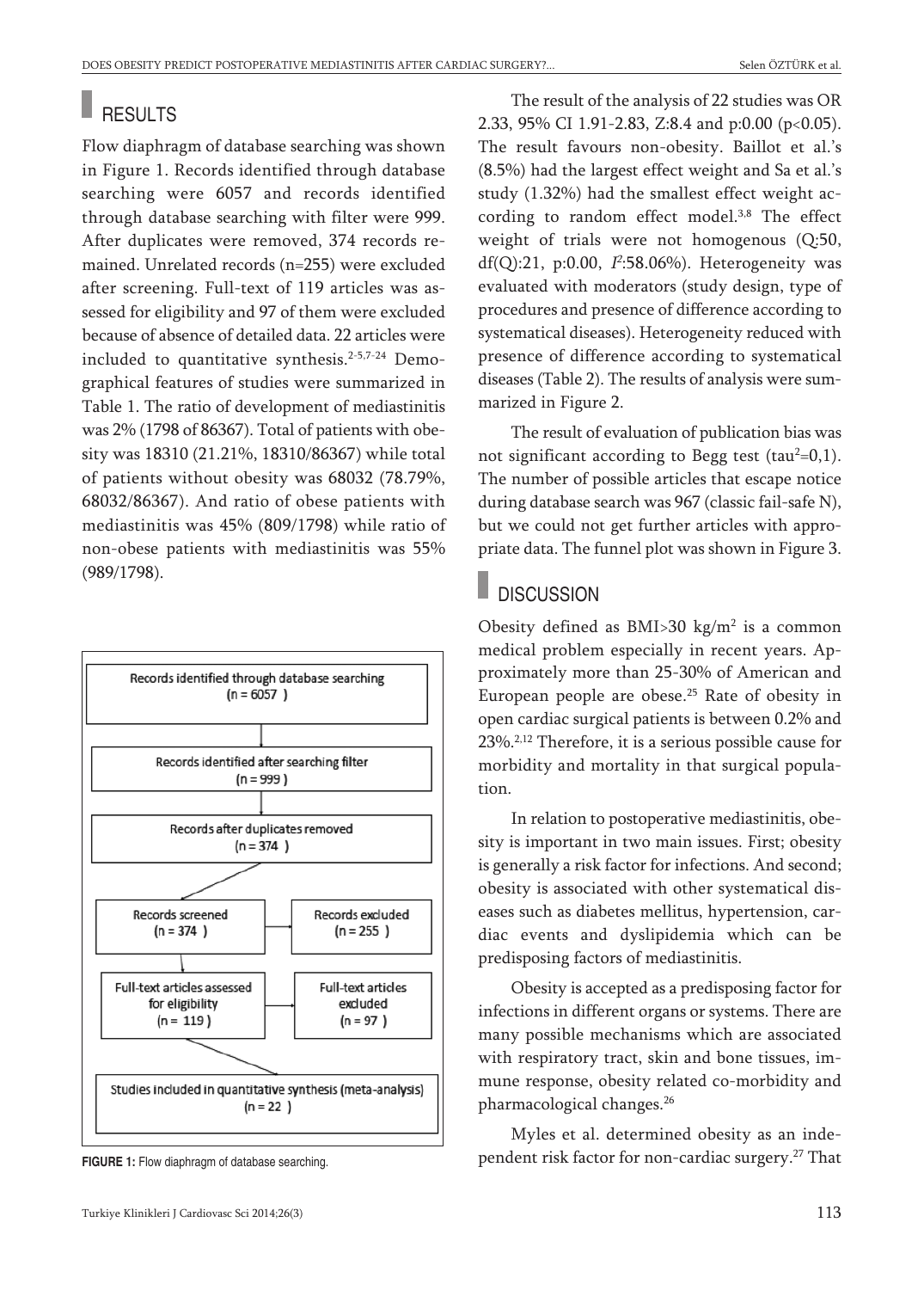| <b>TABLE 1:</b> Studies included to analysis. |                    |                 |                    |                        |                    |  |  |  |  |
|-----------------------------------------------|--------------------|-----------------|--------------------|------------------------|--------------------|--|--|--|--|
| <b>References</b>                             | Surgical procedure | Design of study | Obese patients (n) | Non-obese patietns (n) | Levels of evidence |  |  |  |  |
| Abboud et al. <sup>12</sup>                   | Combined           | Retrospective   | 27                 | 90                     | 3 <sub>b</sub>     |  |  |  |  |
| Antunes et al. <sup>21</sup>                  | <b>CABG</b>        | Prospective     | 401                | 2111                   | 2 <sub>b</sub>     |  |  |  |  |
| Ashley et al. <sup>5</sup>                    | Combined           | Prospective     | 125                | 98                     | 2 <sub>b</sub>     |  |  |  |  |
| Baillot et al. <sup>3</sup>                   | Combined           | Combined        | 5856               | 17643                  | 3 <sub>b</sub>     |  |  |  |  |
| Braxton et al. <sup>4</sup>                   | <b>CABG</b>        | Retrospective   | 4660               | 10746                  | 3 <sub>b</sub>     |  |  |  |  |
| Colombier et al. <sup>19</sup>                | Combined           | Retrospective   | 73                 | 149                    | 3 <sub>b</sub>     |  |  |  |  |
| Dial et al. <sup>8</sup>                      | Combined           | Retrospective   | 15                 | 29                     | 3 <sub>b</sub>     |  |  |  |  |
| Elenbaas et al. <sup>2</sup>                  | CABG               | Prospective     | 320                | 11428                  | 2 <sub>b</sub>     |  |  |  |  |
| Filsoufi et al. <sup>23</sup>                 | <b>CABG</b>        | Retrospective   | 1250               | 4548                   | 3 <sub>b</sub>     |  |  |  |  |
| Floros et al. <sup>17</sup>                   | Combined           | Prospective     | 1865               | 3784                   | 2 <sub>b</sub>     |  |  |  |  |
| Ghotaslou et al. <sup>15</sup>                | Combined           | Retrospective   | 622                | 1205                   | 3 <sub>b</sub>     |  |  |  |  |
| Lopez-Gude et al. <sup>22</sup>               | Combined           | Prospective     | 80                 | 409                    | 2 <sub>b</sub>     |  |  |  |  |
| Milano et al. <sup>18</sup>                   | <b>CABG</b>        | Prospective     | 201                | 6258                   | 2 <sub>b</sub>     |  |  |  |  |
| Parissis et al. <sup>20</sup>                 | Combined           | Prospective     | 1694               | 2254                   | 2 <sub>b</sub>     |  |  |  |  |
| Careaga et al. <sup>16</sup>                  | Combined           | Retrospective   | 97                 | 72                     | 3 <sub>b</sub>     |  |  |  |  |
| Ridderstolpe et al. <sup>24</sup>             | Combined           | Retrospective   | 457                | 2551                   | 3 <sub>b</sub>     |  |  |  |  |
| Rosmarakis et al. <sup>11</sup>               | Combined           | Prospective     | 77                 | 283                    | 2 <sub>b</sub>     |  |  |  |  |
| Sa et al. <sup>14</sup>                       | <b>CABG</b>        | Retrospective   | 83                 | 445                    | 3 <sub>b</sub>     |  |  |  |  |
| Sa et al. <sup>7</sup>                        | <b>CABG</b>        | Retrospective   | 25                 | 132                    | 3 <sub>b</sub>     |  |  |  |  |
| San Juan et al. <sup>9</sup>                  | Combined           | Prospective     | 13                 | 55                     | 2 <sub>b</sub>     |  |  |  |  |
| Tiveron et al. <sup>13</sup>                  | Combined           | Prospective     | 254                | 2514                   | 2 <sub>b</sub>     |  |  |  |  |
| Wouters et al. <sup>10</sup>                  | CABG               | Retrospective   | 140                | 1228                   | 3 <sub>b</sub>     |  |  |  |  |

CABG: Coronary artery bypass grafting.

| <b>TABLE 2:</b> Subgroup analysis. |               |              |                  |                 |                    |  |  |  |  |
|------------------------------------|---------------|--------------|------------------|-----------------|--------------------|--|--|--|--|
| Subgroup                           | Variable      | No. of study | <b>OR(95%CI)</b> | p heterogeneity | $\mathsf{I}^2$ (%) |  |  |  |  |
| Study design                       | Prospective   | 10           | $2.54(2.0-3.1)$  | 0.001           | 67.8               |  |  |  |  |
|                                    | Retrospective | 11           | $2.20(1.8-2.5)$  | 0.02            | 51.9               |  |  |  |  |
|                                    | <b>Both</b>   |              | $2.41(1.8-3.1)$  | 1.0             | 0.0                |  |  |  |  |
| Type of procedure                  | CABG          | 8            | $2.99(2.1-4.0)$  | 0.04            | 52.2               |  |  |  |  |
|                                    | Combined      | 14           | $2.00(1.5-2.5)$  | 0.006           | 55.8               |  |  |  |  |
| Difference for diseases*           | Yes           | 14           | $2.54(2.0-3.1)$  | 0.001           | 62.2               |  |  |  |  |
|                                    | <b>No</b>     | 8            | $1.71(1.1-2.6)$  | 0.17            | 31.1               |  |  |  |  |

Difference for diseases\*= Significant differences between the groups with or without mediastinitis according to systemical diseases.

result was not changed despite both elective or urgent surgery and appropriate antimicrobial prophylaxis. Infection in skin or bone tissues is due to impaired micro- and macrocirculation and decrease of wound healing. 28

The second important point for obesity is coexisting diseases. Increasing BMI may increase risk of chronic diseases such as heart disease, cancer, stroke, hypertension, dyslipidemia and diabetes mellitus. <sup>29</sup> Diabetes mellitus and aterosclerosis may predispose infections in obesity. <sup>26</sup> At this point coexisting diseases and medical conditions associated with obesity is more important in cardiac surgical patients. Because they are more likely to have those diseases. And those conditions can independently cause postoperative mediastinitis after cardiac sur-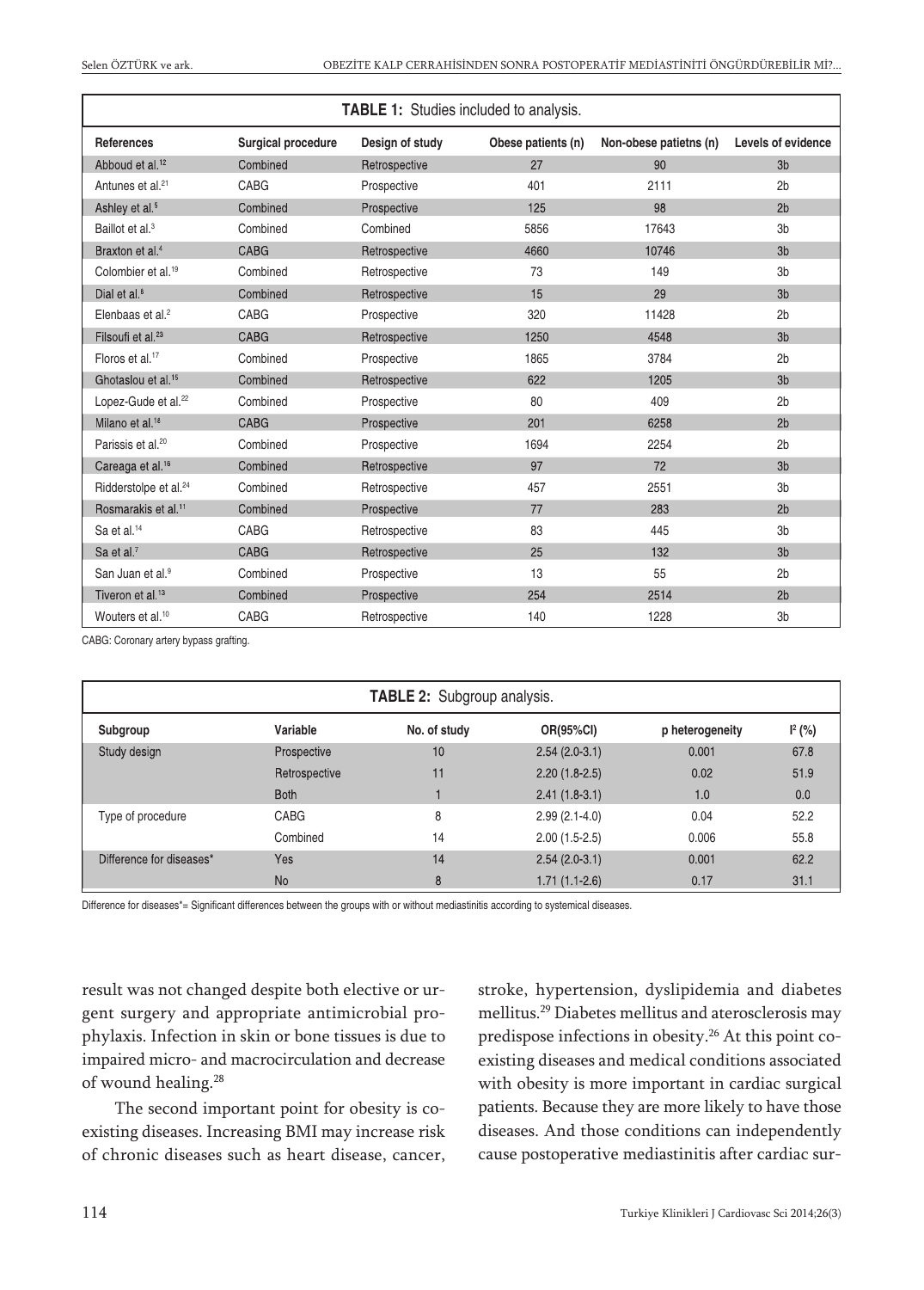| <b>Study name</b>    | Statistics for each study |                           |              |                      | Odds ratio and 95% CI |      |           |   |                  |     |                    |  |
|----------------------|---------------------------|---------------------------|--------------|----------------------|-----------------------|------|-----------|---|------------------|-----|--------------------|--|
|                      | ratio                     | Odds Lower Upper<br>limit |              | limit ZValue p-Value |                       |      |           |   |                  |     | Relative<br>weight |  |
| Saetal <sup>**</sup> | 1.188                     |                           | 0.241 5.860  | 0,212                | 0,832                 |      |           |   |                  |     | 132                |  |
| Dial et al.          | 9905                      |                           | 2,066 47,492 | 2,867                | 0,004                 |      |           |   |                  |     | 136                |  |
| San Juan et al.      | 0.879                     |                           | 0.211 3,656  | $-0,178$             | 0,859                 |      |           |   |                  |     | 1,59               |  |
| Wouters et al.       | 1323                      | 0.388                     | 4,508        | 0,447                | 0,655                 |      |           |   |                  |     | 2.04               |  |
| Rosnarakis et al.    | 3.165                     | 1,204                     | 8320         | 2337                 | 0,019                 |      |           |   |                  |     | 291                |  |
| Abboud et al.        | 6571                      |                           | 2,573 16,780 | 3.936                | 0,000                 |      |           |   |                  |     | 3,03               |  |
| Tiveron et al.       | 2,073                     | 0,852                     | 5,042        | 1,608                | 0,108                 |      |           |   |                  |     | 326                |  |
| Saet al.*            | 2,727                     | 1.188                     | 6258         | 2367                 | 0.018                 |      |           |   |                  |     | 3.56               |  |
| Ghotaslou et al.     | 2551                      | 1.112                     | 5,851        | 2,211                | 0,027                 |      |           |   |                  |     | 357                |  |
| Reynaet al.          | 0915                      | 0.399                     | 2.095        | $-0.211$             | 0,833                 |      |           |   |                  |     | 357                |  |
| Floros et al.        | 1.607                     | 0.815                     | 3,169        | 1,368                | 0,171                 |      |           |   |                  |     | 4,51               |  |
| Milano et al.        | 4,436                     | 2,255                     | 8,724        | 4317                 | 0,000                 |      |           |   |                  |     | 453                |  |
| Elenbaas et al.      | 4535                      | 2,400                     | 8571         | 4,655                | 0,000                 |      |           |   |                  |     | 4,83               |  |
| Colombier et al.     | 1.063                     | 0.588                     | 1921         | 0.202                | 0,840                 |      |           |   |                  |     | 5,18               |  |
| Ashley et al.        | 2014                      | 1,156                     | 3510         | 2,472                | 0,013                 |      |           |   |                  |     | 5,49               |  |
| Panssis et al.       | 1,056                     | 0,609                     | 1,832        | 0,194                | 0,846                 |      |           |   |                  |     | 553                |  |
| Antunes et al.       | 5231                      | 3,115                     | 8,783        | 6,258                | 0,000                 |      |           |   |                  |     | 5,82               |  |
| Lopez-Gude et al.    | 2,473                     | 1,520                     | 4,024        | 3,645                | 0,000                 |      |           |   |                  |     | 6,11               |  |
| Filsouf et al.       | 2339                      | 1,574                     | 3,475        | 4,205                | 0,000                 |      |           |   |                  |     | 7,00               |  |
| Braxton et al.       | 2309                      |                           | 1,738 3,069  | 5,770                | 0,000                 |      |           |   |                  |     | 8,12               |  |
| Ridderstolpe et al.  | 2306                      |                           | 1,742 3,052  | 5,842                | 0,000                 |      |           |   |                  |     | 8.15               |  |
| Baillot et al.       | 2414                      | 1,893                     | 3,080        | 7,099                | 0,000                 |      |           |   |                  |     | 8.50               |  |
|                      | 2331                      |                           | 1,915 2,837  | 8,432                | 0,000                 |      |           |   |                  |     |                    |  |
|                      |                           |                           |              |                      |                       | 0,01 | 0,1       | l | 10               | 100 |                    |  |
|                      |                           |                           |              |                      |                       |      | Favours A |   | <b>Favours B</b> |     |                    |  |

**FIGURE 2:** Results of analysis. Favours A: Obesity, Favours B: Non-Obesity.

gery. Most of them were analysed in the studies according to univariate or multivariate analysis. While diabetes mellitus, hypertension, renal insuffiency, peripheral vascular disease, atrial fibrillation were determined as risk factors in univariate analysis diabetes mellitus, peripheral vascular disease, atrial fibrillation, chronic obstructive pulmonary disease and renal insuffiency were found independent risk factors for mediastinitis in multivariate analysis. 2,5,7,10,13,19,20,22-24

The studies focused on mediastinitis risk factors are case-control or cohort trials. Because of



**FIGURE 3:** Funnel plot of publication bias.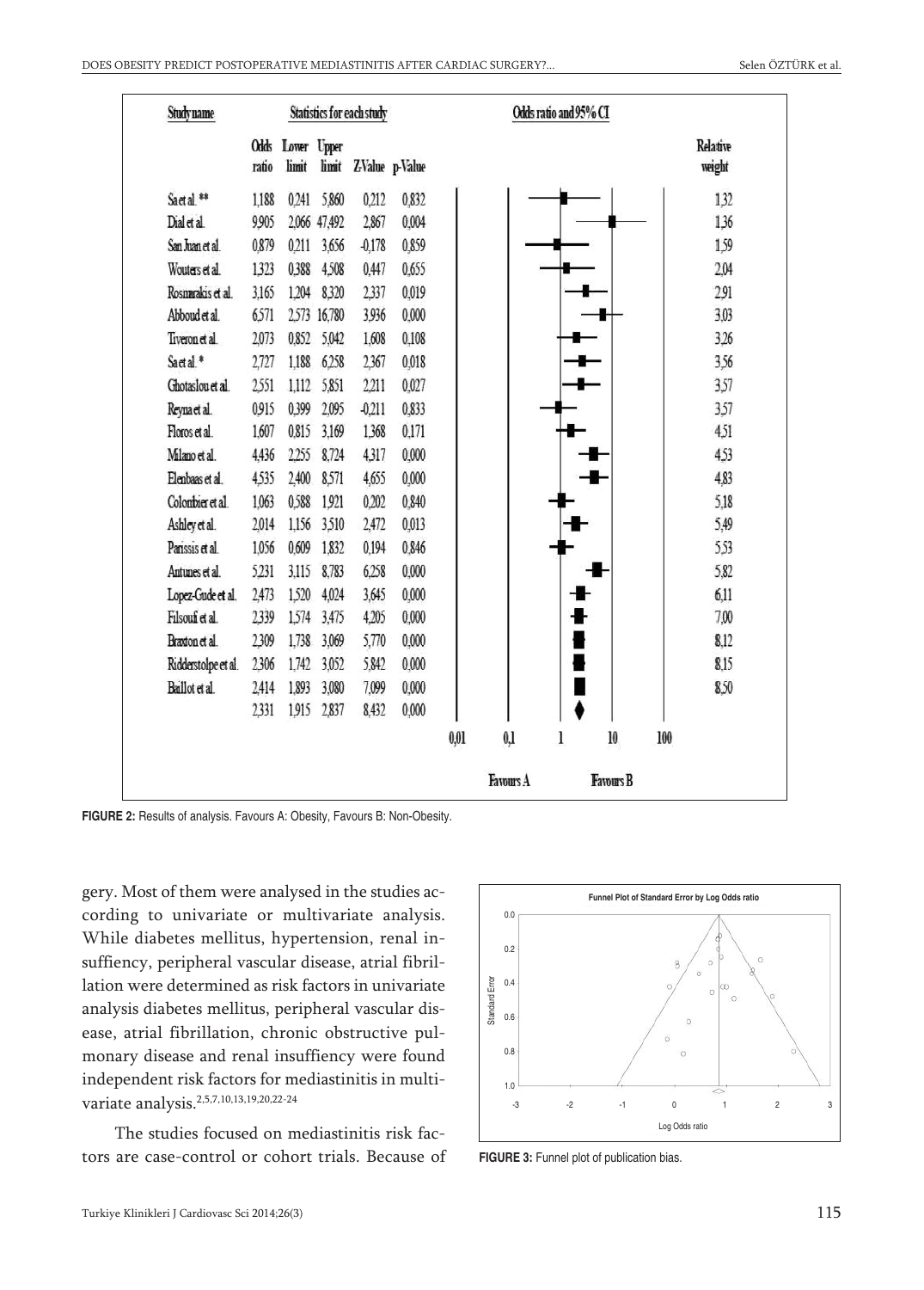that there are significant differences between groups with mediastinitis and controls in relation to co-existing diseases. In 8 of 22 studies, authors did not find significant differences between groups. 7-11,13,17,19 When we take into consideration the differences between the groups in relation to systemic diseases, we performed a subgroups analysis. Although the heterogeneity has decreased  $(I^2$ : 31.1%), nor presence of heterogeneity neither the result of analysis had not changed.

#### **LIMITATIONS**

The main limitation of our analysis was absence of randomized controlled trials. Our analysis was consist of prospective cohort or retrospective case-control trials. Second limitation was the data of trials were consist of both off- and on-pump surgery for many of the articles except reference 11 (it was done for only off-pump). Becasue of that reason we could not discuss the effect of obesity on postoperative mediastinitis according to off- or on-pump techniques. In our opinion, possibility of changes of result by prospective randomized controlled trials is important for higher level of evidence.

# **CONCLUSION**

In conclusion, we found that obesity was a predictor for development of postoperative mediastinitis after open cardiac procedures. However, further studies, especially larger randomized controlled, are needed to confirm this result at level of evidence 1.

## **REFERENCES**

- 1. Robinson PJ, Billah B, Leder K, Reid CM; ASCTS Database Committee. Factors associated with deep sternal wound infection and haemorrhage following cardiac surgery in Victoria. Interact Cardiovasc Thorac Surg 2007; 6(2):167-71.
- 2. Elenbaas TW, Soliman Hamad MA, Schönberger JP, Martens EJ, van Zundert AA, van Straten AH. Preoperative atrial fibrillation and elevated C-reactive protein levels as predictors of mediastinitis after coronary artery bypass grafting. Ann Thorac Surg 2010;89(3): 704-9.
- 3. Baillot R, Cloutier D, Montalin L, Côté L, Lellouche F, Houde C, et al. Impact of deep sternal wound infection management with vacuum-assisted closure therapy followed by sternal osteosynthesis: a 15-year review of 23,499 sternotomies. Eur J Cardiothorac Surg 2010;37(4):880-7.
- 4. Braxton JH, Marrin CA, McGrath PD, Ross CS, Morton JR, Norotsky M, et al.; Northern New England Cardiovascular Disease Study Group. Mediastinitis and long-term survival after coronary artery bypass graft surgery. Ann Thorac Surg 2000;70(6):2004-7.
- 5. Dodds Ashley ES, Carroll DN, Engemann JJ, Harris AD, Fowler VG Jr, Sexton DJ, et al. Risk factors for postoperative mediastinitis due to methicillin-resistant Staphylococcus aureus. Clin Infect Dis 2004;38(11):1555-60.
- 6. Moher D, Liberati A, Tetzlaff J, Altman DG; PRISMA Group. Preferred reporting items for systematic reviews and meta-analyses: the

PRISMA statement. BMJ 2009 Jul 21;339:b2535. doi: 10.1136/bmj.b2535.

- 7. Sá MP, Soares EF, Santos CA, Figueiredo OJ, Lima RO, Escobar RR, et al. Skeletonized left internal thoracic artery is associated with lower rates of mediastinitis in diabetic patients. Rev Bras Cir Cardiovasc 2011;26(2):183- 9.
- 8. Dial S, Nguyen D, Menzies D. Autotransfusion of shed mediastinal blood: a risk factor for mediastinitis after cardiac surgery? Results of a cluster investigation. Chest 2003;124(5):1847- 51.
- 9. San Juan R, Chaves F, López Gude MJ, Díaz-Pedroche C, Otero J, Cortina Romero JM, et al. Staphylococcus aureus poststernotomy mediastinitis: description of two distinct acquisition pathways with different potential preventive approaches. J Thorac Cardiovasc Surg 2007;134(3):670-6.
- 10. Wouters R, Wellens F, Vanermen H, De Geest R, Degrieck I, De Meerleer F. Sternitis and mediastinitis after coronary artery bypass grafting. Analysis of risk factors. Tex Heart Inst J 1994;21(3):183-8.
- 11. Rosmarakis ES, Prapas SN, Rellos K, Michalopoulos A, Samonis G, Falagas ME. Nosocomial infections after off-pump coronary artery bypass surgery: frequency, characteristics, and risk factors. Interact Cardiovasc Thorac Surg 2007;6(6):759-67.
- 12. Abboud CS, Wey SB, Baltar VT. Risk factors for mediastinitis after cardiac surgery. Ann Thorac Surg 2004;77(2):676-83.
- 13. Tiveron MG, Fiorelli AI, Mota EM, Mejia OA, Brandão CM, Dallan LA, et al. Preoperative risk factors for mediastinitis after cardiac surgery: analysis of 2768 patients. Rev Bras Cir Cardiovasc 2012;27(2):203-10.
- 14. Sá MP, Soares EF, Santos CA, Figueiredo OJ, Lima RO, Escobar RR, et al. Risk factors for mediastinitis after coronary artery bypass grafting surgery. Rev Bras Cir Cardiovasc 2011;26(1):27-35.
- 15. Ghotaslou R, Yagoubi AR, Khalili AA, Mahmodian R. Mediastinitis after cardiac surgery in Madani Heart Center, Tabriz, Iran. Jpn J Infect Dis 2008;61(4):318-20.
- 16. Careaga Reyna G, Aguirre Baca GG, Medina Concebida LE, Borrayo Sánchez G, Prado Villegas G, Argüero Sánchez R. [Risk factors formediastinitis and sternal dehiscence after cardiac surgery]. Rev Esp Cardiol 2006;59(2):130-5.
- 17. Floros P, Sawhney R, Vrtik M, Hinton-Bayre A, Weimers P, Senewiratne S, et al. Risk factors and management approach for deep sternal wound infection after cardiac surgery at a tertiary medical centre. Heart Lung Circ 2011;20(11):712-7.
- 18. Milano CA, Kesler K, Archibald N, Sexton DJ, Jones RH. Mediastinitis after coronary artery bypass graft surgery. Risk factors and longterm survival. Circulation 1995;92(8):2245-51.
- 19. Colombier S, Kessler U, Ferrari E, von Segesser LK, Berdajs DA. Influence of deep sternal wound infection on long-term survival after cardiac surgery. Med Sci Monit 2013;19:668-73.